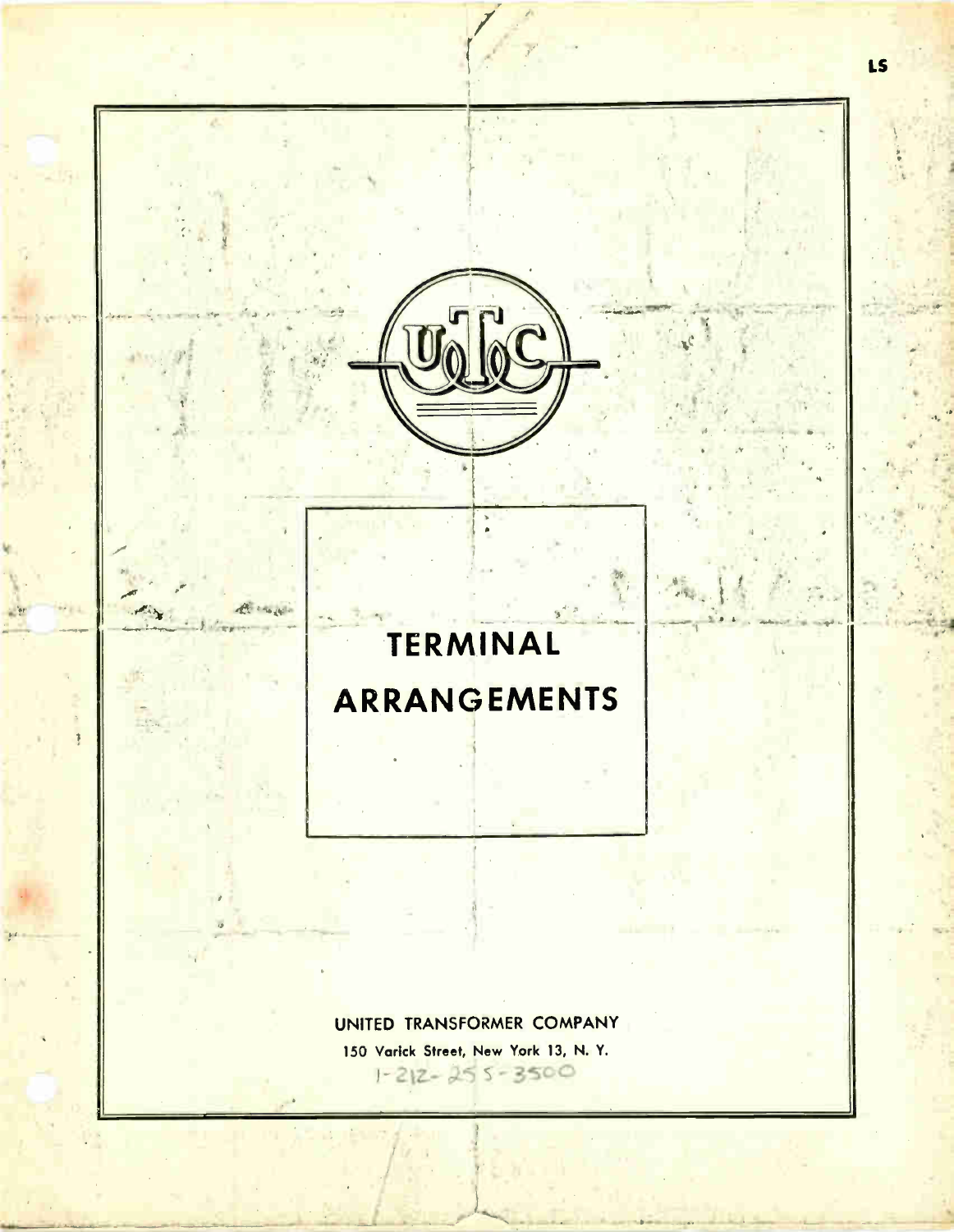

# OUTPUT COMBINATIONS TYPE LS, HA, and A TRANSFORMERS

# LS-10, LS-I0X, LS-I2, LS-12X, LS-14, LS-14X, LS-15, LS-15X, HA-100, HA-100X, HA-101, HA-101X, HA-103A, HA-130, HA-130X, LS-26, A10.

For single grid join 8 and 9 connect 7 to grid, 10 to grid return.

For pushpull grids join 8 and 9 for grid return end connect 7 end 10 to grids.

LS-30, LS-30X, LS-31, LS-31X, LS-32, LS-33, LS-34, LS-52, LS-55, LS-58, LS-61, LS-64, LS-845, LS-2451, HA-108, HA-I 08X, A-20, HA-134, LS-6L1, LS-6L4.

500 ohms connect to 7 and 12, join 9 and 10 333 ohms connect to 7 and 11, join 9 and 10 250 ohms connect to 7 and 12, join 8 to 9 (Approx.) 200 ohms connect to 8 and 11, join 9 and 10 125 ohms connect to 7 and 10, join 7 to 9 and 10 to 12 . 50 ohms connect to 8 and 10, join 8 to 9 and 10 to 11 .

# LS-37, LS-38, LS-39, LS-50, LS-51, LS-150, LS-151, HA-III, HA-IIIE, HA-II2, HA-II3, HA-II4, A-24, A-26, A-27, 1S-27, HA-133, A-25.

500 ohms connect to 1 and 6, join 3 to 4 333 ohms connect to 1 and 5, join 3 to 4 250 ohms connect to I and 6, join 2 to 3 (Approx.) 200 ohms connect to 2 and 5, join 3 to 4 125 ohms connect to 1 and 4, join 1 to 3 and 4 to 6 50 ohms connect to 2 end 4, join 2 to 3 and 4 to 5

A-21. A-I I.

500 ohms, connect to 4 and 6 200 ohms, connect to 4 and 5 50 ohms, connect to 5 and 6

Connect grids to 6 and 8; grid return to 7

#### LS-800A

3,500 ohms connect to 8 and 11, join 8 to 9 and 1 5,000 ohms connect to 7 and 12, join 7 to 9 and 10 to 12 6,000 ohms connect to 7 and 12, join 8 to 9 13,000 ohms connect to 8 and I I, join 9 to 10 16,500 ohms connect to 8 end 12, join 9 to 10 20,000 ohms connect to 7 and 12, join 9 to 10

# VOICE COIL COMBINATIONS:

1.2 ohms connect to 13 end 18, join 14 to 18 end 13 to 17 2.5 ohms connect to 14 and 17, join 14 to 15 and 16 to 17 5 ohms connect to 13 end 18, join 14 to 17 7.5 ohms connect to 13 and 18, join 16 to 18 and 13 to 15 10 ohms connect to 14 and 17, join 15 to 16 15 ohms connect to 13 end 18, join 16 to 17

- 20 ohms connect to 14 and 18, join 15 to 16
- 30 ohms connect to 13 end 18, join 15 to 16

# LS-53, LS-56, LS-59, LS-62, LS-69, LS-6L2, LS-6L5.

1000 ohms connect to 8 and 11, join 8 to 9 and 10 to 11  $\,$ I 500 ohms connect to 7 end 12, join 7 to 9 end 10 to 12 1800 ohms connect to 7 and 12, join 8 to 9  $^{\circ}$ 4000 ohms connect to 8 end I I, join 9 to 10 5000 ohms connect to 8 and 12, join 9 to 10  $^{\circ}$ 6000 ohms connect to 7 end 12, join 9 to 10

### LS-845M.

5,000 ohms connect to 1 and 6, join 3 to 4 3,500 olàms connect to 1 and 5, join 3 to 4 2,500 ohms connect to I and 6, join 2 to 3 2,100 ohms connect to 2 and 5, join 3 to 4 1,250 ohms connect to 1 and 4, join 1 to 3 end 4 to 6 600 ohms connect to 2 and 4, join 2 to 3 and 4 to 5

# LS-66.

For 5,000 ohms join 4 to 5, connect to 1 and 8 For 3,500 ohms join 4 to 5, connect to 2 and 7 For 2,500 ohms join 3 to 5, connect to 2 and 7 For 2,100 ohms join 3 to 6, connect to 2 and 7 For 1,250 ohms join 1 to 5 and 4 to 8, connect to I and 4 For 600 ohms join 2 to 6 and 3 to 7. connect to 2 and 3

# $LS-67.$

For 2,500 ohms join 1 to 3, 2 to 4, connect to  $1$  and 4 For 10,000 ohms join 2 to 3, connect to I and 4

#### LS-140.

For 500-600 ohms join 6 to 7, connect to 5 and 8

# INPUT COMBINATIONS TYPE LS, HA, and A, TRANSFORMERS

# HA-134.

5,000 ohms overall: connect to 2 and 5 10,000 ohms overall: connect to 1 and 6

#### HA-I35.

10 to II 3,000 ohms overall: connect to P'-P' 5,000 ohms overall: connect to P -P

#### HA-I36.

For pushpull 53's, connect plates to 1 and 4, plate return to 2.

For single 6F6, connect plate to I and plate return to 3.

#### U-140. A-I I.

1 and 4, join 2 to 3 For 500-600 ohms, connect to

## $A-21.$

# 500 ohms, connect to 1 and 3 200 ohms, connect to I and 2 50 ohms, connect to 2 and 3

500 ohms connect to 1 and 5 200 ohms connect to 2 and 4 (3 is center tep for either of above)

50 ohms connect to 3 and 4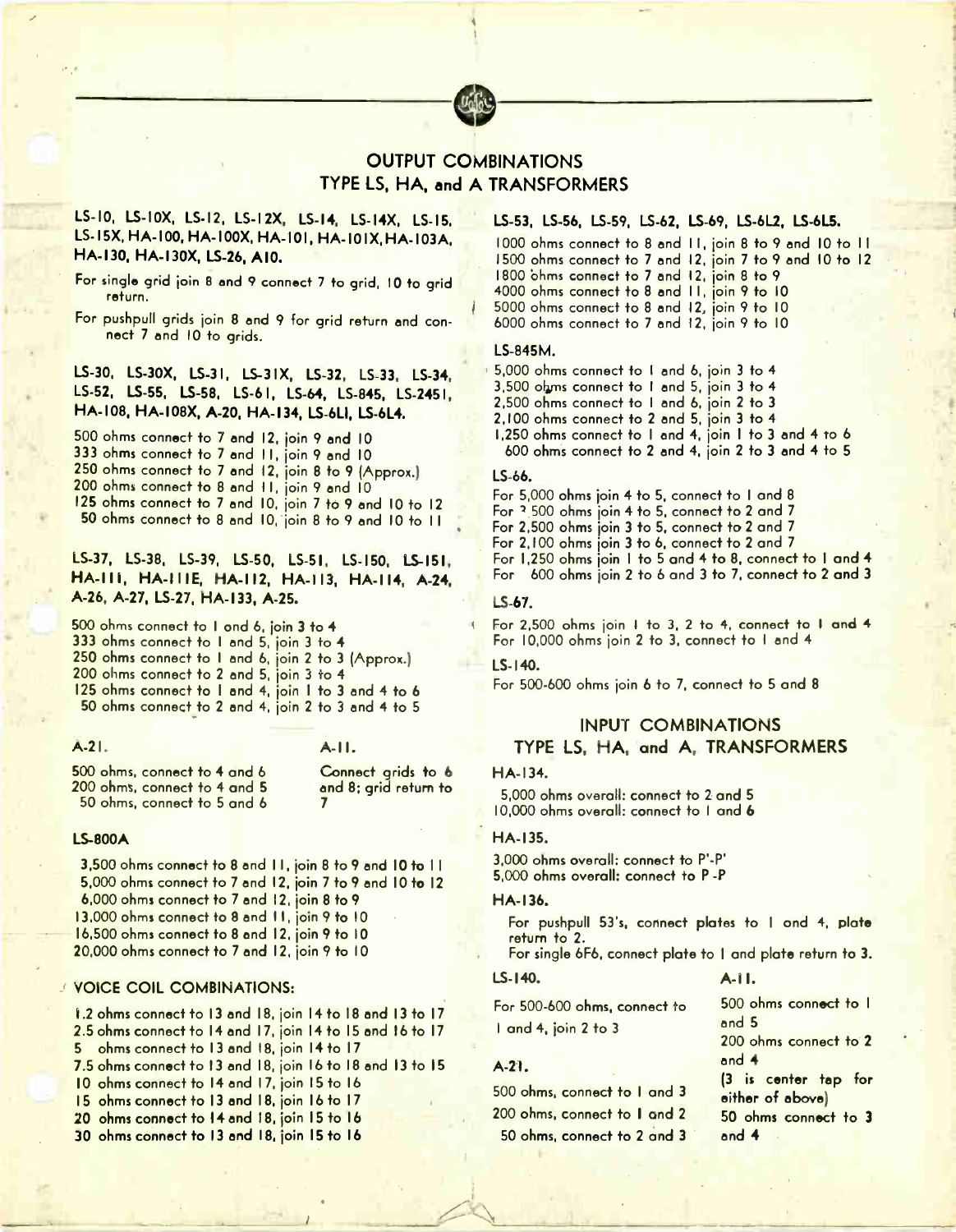

# INPUT COMBINATIONS

# TYPE LS, HA, MC and A, TRANSFORMERS

# LS-5, LS-10, LS-10X, LS-12, LS-12X, LS-18, LS-24, LS-30, LS-30X, LS-33, LS-34, HA-100, HA-100X, HA-10I, HA-10IX, HA-108X, A-10, A-I2, A-20.

500 ohms connect to I and 6, join 3 to 4

- 
- 333 ohms connect to 1 and 5, join 3 to 4
- 250 ohms connect to 1 and 6, join 2 to 3 (Approx.) 200 ohms connect to 2 and 5, join 3 to 4
- 125 ohms connect to 1 and 4, join 1 to 3 and 4 to 6  $\blacksquare$
- 50 ohms connect to 2 and 4, join 2 to 3 and 4 to 5

# LS-I4, LS-14X, LS-32, HA-I03A.

For 60 ohms join 3 to 4, connect to I and 6

For 38 ohms join 3 to 4, connect to 2 and 6

For 30 ohms join 1 to 6, connect to 4 and 5

For 22 ohms join 3 to 4, connect to 2 and 5

For 15 ohms join 1 to 3 and 4 to 6, connect to 1 and 4

- For 10 ohms join 1 to 6, connect to 2 and 5
- For 5.5 ohms join 2 to 3 and 4 to 5, connect to 2 and 4 For 2.5 ohms join 1 to 5 and 2 to 6, connect to 1 and 2

#### LS-50, HA-113, A-24, LS-27, HA-133.

For single plate (15,000 ohms), join 8 to 9, connect 7 to plate, and 10 to plate return.

# LS-51, HA-114, A-26.

For pushpull plates, (30,000 ohms over all), join 8 and 9 for plate return, connect 7 and 10 to plates.

# LS-37. HA- 1 II, HA-111E, A-27.

Connect X-C to crystal device.

# LS-39, HA-112.

Connect PEC to photocell or grid of tube.

# LS-15, LS-15X, LS-31, LS-31-X, HA-130, HA-130X, MC

Three separate and distinct primaries 30 or 50 ohms connect to 1 and 4; join 1 to 2, 3 to 4. 200 or 250 ohms connect to land 4; join 2 to 3.

# LS-52, LS-54.

8000 ohms overall:

For pushpull 245's or 250's connect plates to P and P, connect B+ to B and B.

For single 89 per tode, 205D, 211, 842, or 843, connect plate to P, connect  $B+$  to other P and join  $B-B$ .

### 2000 ohms overall:

For single 48, connect plate to  $P_1$  connect  $B+$  to other P and join adjacent P and B terminals.

1S-55, LS-56, LS-57.

5000 ohms overall:

For self bias 2A3's or pushpull 275A's, connect plates to I and 6, join 3 and 4 for  $B +$ .

For single 71A, 286, or 59 triode, connect plate to I, B+ to 6, join 3 and 4.

3000 ohms overall:

For fixed bias 2A3's, connect plates to 2 and 5, join 3 and  $4$  for  $B +$ .

For single 52A, connect plate to  $2$ ,  $B+$  to 5, join 3 and 4.

# LS-58.

2500 ohms overall:

For pushpull parallel 2A3's self bias, connect plates to 1 and 6, join 3 and 4 for  $8+$ .

1500 ohms overall:

For pushpull parallel 2A3's fixed bias or pushpull parallel 48's, connect plates to 2 and 5, join 3 and 4 for  $B + .$ 

# LS-61, LS-63.

10000 ohms overall:

For pushpull 59 triodes, 2B6's, 7 IA's, or class B 53, 79, 49's, 89's, connect plates to ! and 6, join 3 and 4 for  $B + .$ 

For single 210, 41, or 268A, connect plate to  $1, 8+$ to 6, join 3 and 4.

#### 6000 ohms overall:

For pushpull 52A's or class B 46's-or 59's, connect plates to 2 and 5, join 3 and 4 for B+.

For single 20, 31, 46, or 59 pentode. connect plate to 2, B+ to 5, join 3 and 4.

2500 ohms overall:

For single  $2A3$  self biased, connect plate to 1,  $B +$  to 6, join I to 3 and 4 to 6.

#### LS-67.

For 838's connect plates to P-P. For 203A's connect plates to P'-P'.

#### LS-245I.

6000 ohms overall:

For self bias A prime 45's, Class A WE 252A's, Class B46's or 59's, connect plates to 1 and 6, join 3 and 4 for B+.

3500 ohms overall:

For fixed bias A prime 45's, connect plates to 2 and 5, join 3 and 4 for  $B +$ .

#### LS-800A.

- 12,500 ohms, connect plates to 1 and 6; join 3 and 4 for B+.
- 8000 ohms, connect plates to 2 and 5; join 3 end 4 for B+.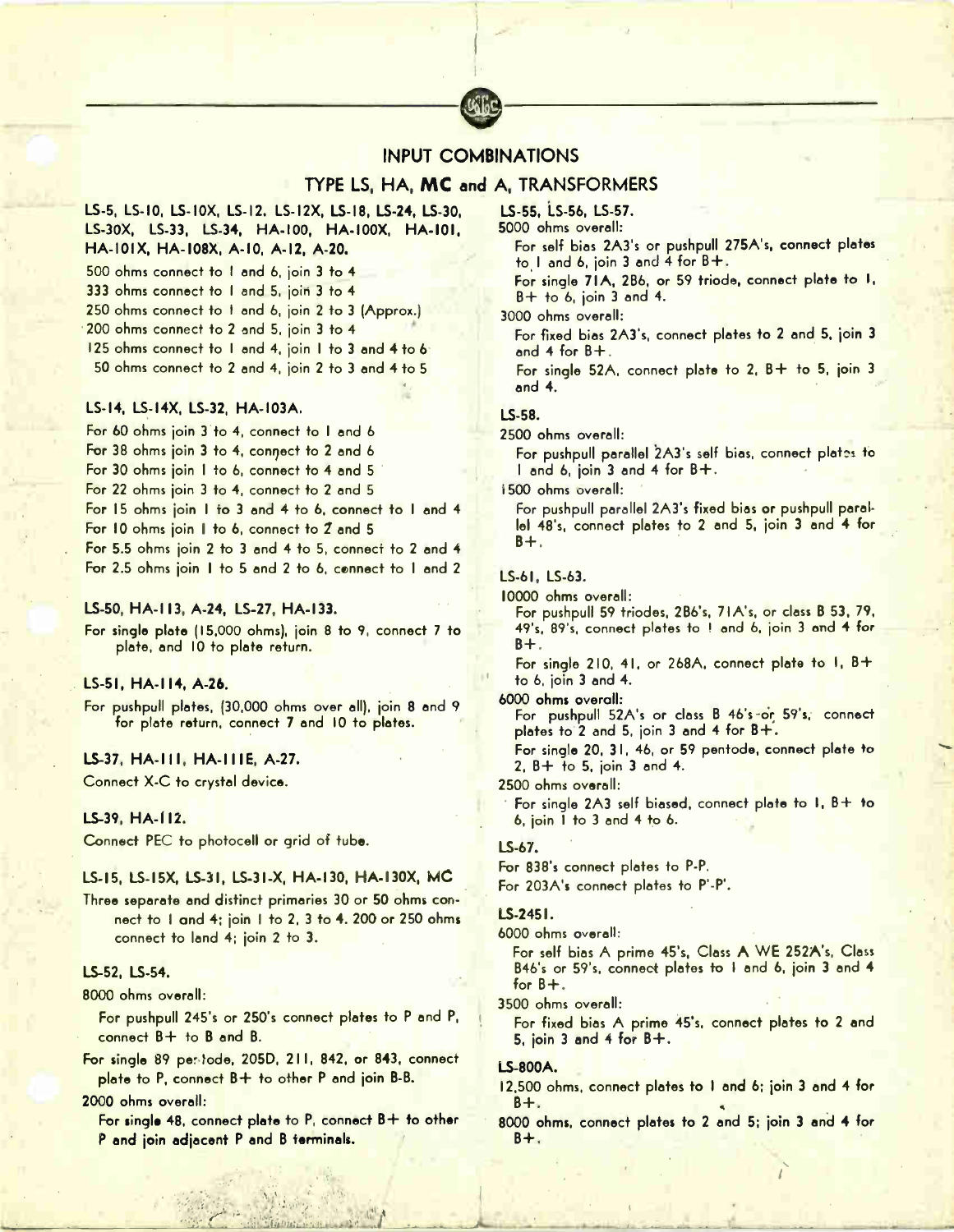# TERMINAL CONNECTIONS TYPE '0' TRANSFORMERS

# INPUT COMBINATIONS

0-1, 0-2, 0-12, P-I, P-2, P-I2. 500 ohms connect to I and 5. (3 is center tap). 200 ohms connect to 2 and 4. (3 is center tap). 50 ohms connect to 3 and 4.

0-3, P-3.

30 ohms connect to I and 4; join 2 to 3. 3 is center tap.

 $7.5$  ohms connect to  $2$  and  $4$ , join  $3$  to  $4$  and  $1$  to  $2$ . 0-4, 0-5, 0-6, 0-7, 0-15, P-4, P-5, P-6, P-7, P-15. Connoct plate to 1; plate return to 2.

0-14, P-I4.

200 ohms, connect to I and 2.

0-8, 0-9, P-8, P-9. Connect plate to 6; plate return to 7.

0-10, P-I0.

Connect plates to 6 and 8; plate return to 7. 0-11, P-I I.

Connect high impedance source to 6 and 7. P-I3.

Use connection I and 2.

# OUTPUT COMBINATIONS

0-1, 0-3, P-I, P-3. Connect grid to 7; grid return to 6. 0-2, 0-6, 0-7, P-2, P-6, P-7. Connect grids to 6 and 8; grid return to 7. 0-4, 0-5, 0-14, P-4, P-5, P-I4. Connect grid to 4; grid return to 3. 0-8, 0-9, 0-10, 0-11, P-8, P-9, P-10, P-11. 500 ohms, connect to I and 5. (3 is center tap). 200 ohms, connect to 2 and 4. (3 is center tap). 50 ohms, connect to 3 and 4. 0-12, P-I2.

200 ohms, connect to 6 and 8; 7 :s center tap.

50 ohms, connect to 6 and 7.

0-15, P-I5.

Connect grid to 3, grid return to 4.





# PRIMARY CONNECTIONS LS PLATE TRANSFORMERS

For 100 volts connect to 1 and 2, join 1 to 5 and 4 to 6. For 110 volts connect to I and 3, join I to 5 and 4 to 6. For 120 volts connect to I and 4, join I to 5 and 4 to 6. For 220 volts connect to 2 and 5, join I to 6. For 230 volts connect to 3 and 5, join I to 6. For 240 volts connect to 4 and 5, join I to 6.

LS-80, LS-82, LS-83, LS-84, LS-85, LS-89A, LS-118, LS-120, 1.S-I21, LS-18I, LS-I82, LS-I83, LS-I84, LS-I85. For 100 volts connect to 1 and 2, join 1 to 5 and 2 to 6.  $\,$ For 110 volts connect to 1 and 3, join 1 to 5 and 3 to 7. For 120 volts connect to 1 and 4, join 1 to 5 and 4 to 8.  $\,$ For 200 volts connect to I and 6, join 2 to 5. For 210 volts connect to 1 and 6, join 3 to 5. For 220 volts connect to  $1$  and 6, join 4 to 5.  $\hspace{0.1mm}$ For 230 volts connect to 1 and 7, join 4 to 5.  $\,$ 

For 240 volts connect to 1 and 8, join 4 to 5.

# LS-187, LS-188.

| Secondary<br>Primary<br>Terminals<br>Terminals |                                                | LS.187                                  |                                   | LS.188                                 |                                        |
|------------------------------------------------|------------------------------------------------|-----------------------------------------|-----------------------------------|----------------------------------------|----------------------------------------|
|                                                | 115 V.<br>50/60 cycles each side               | A.C.<br>Volts                           | D.C.<br>Volts                     | A.C.<br>Volts<br>each side             | D.C.<br>Volts                          |
| $8-10-11-13$                                   | $-2$<br>$-3$<br>5<br>6<br>$\overline{7}$<br>÷. | 155<br>141<br>129<br>119<br>111<br>106  | 100<br>87<br>76<br>67<br>60<br>55 | 490<br>445<br>406<br>376<br>350<br>326 | 400<br>360<br>326<br>298<br>275<br>254 |
| 8.9.12.13                                      | - 2<br>з<br>- 5<br>- 6<br>$-7$                 | 94<br>86<br>78<br>$\frac{72}{67}$<br>63 | 45<br>37<br>30<br>25<br>20<br>17  | 300<br>273<br>249<br>230<br>214<br>200 | 230<br>206<br>184<br>167<br>152<br>140 |
| 9.10.11.12                                     | $-2$<br>- 3<br>5<br>6<br>- 7                   | 61<br>$\frac{55}{51}$<br>47<br>44<br>41 | $rac{15}{6}$                      | 190<br>173<br>159<br>147<br>137<br>127 | 132<br>117<br>103<br>92<br>83<br>74    |

# AUDIO FILTER AND MODULATION **REACTORS**

LS-9 4, LS-95, LS-1130, A-30, HC-I 15, HC-116, HC-I28. —

For series use, connect to terminals 1 and 4, join 2 and3.



For parallel use, connect to terminals I and 4, join I to 2 and 3 to 4.

FILTER CHOKES HC-117, HC-127, PA-100, PA-102, PA-104, PA-106, PA-108, PA-1-S.

Are. eld 1., and 1., and 1., and 1., and 1., and 1., and 1., and 1., and 1., and 1., and 1., and 1., and 1., and 1., and 1., and 1., and 1., and 1., and 1., and 1., and 1., and 1., and 1., and 1., and 1., and 1., and 1., a

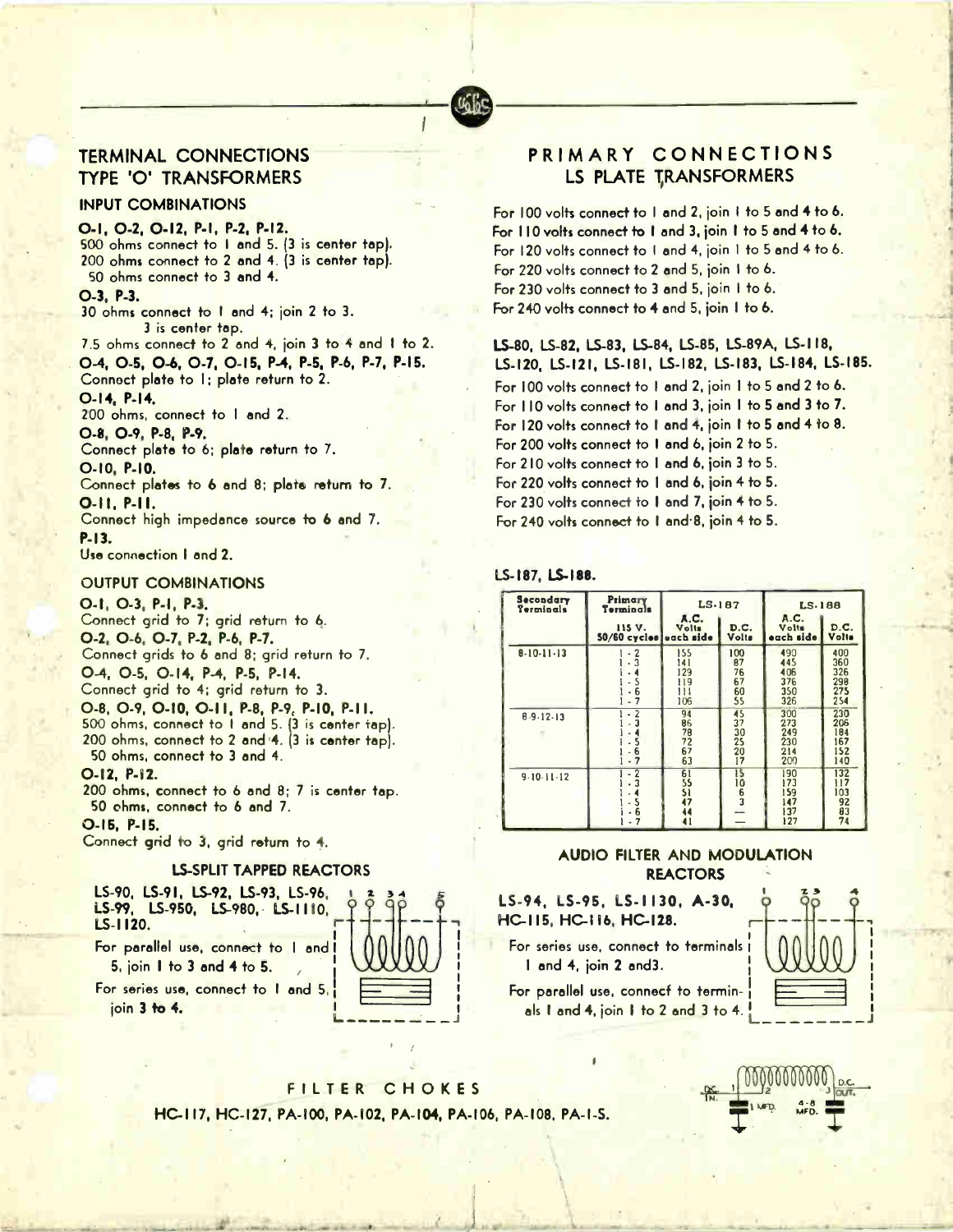

# TERMINAL ARRANGEMENTS

This terminal arrangement listing is a leady reference for all units in the Linear Standard, Hipermalloy, .<br>Ultra Compact, Ouncer, and Plug In lines of UTC transformer components.

LS

ż

UNITED TRANSFORMER COMPANY . ISO VARICK ST., NEW YORK 13,

Io use this reference, look up the type number of the unit in the first column. The number in the corre-<br>sponding second column, when looked up an the following pages, will indicate the primary terminal connecrions, the number in the third column, when tound in the tollowing pages, will indicate the secondary terminat<br>connections. The letter in the fourth column is indicated on page four above a schematic diagram, showing<br>the a

Where no type number or no prl and sec, numbers are shown, the transformer terminal board markings are self explanatory. I ransformer terminals marked **and are grounded to case.** 

| <b>TYPE</b>                     | PRI.                          | SEC.                                      | SCHEM.                                | <b>TYPE</b>              | PRI.                               | SEC                  | SCHEM.                          |
|---------------------------------|-------------------------------|-------------------------------------------|---------------------------------------|--------------------------|------------------------------------|----------------------|---------------------------------|
| $A-10$<br>$A-11$                | 6                             | 31<br>32                                  | $\sim$ F<br>A A                       | $LS-34$<br>LS-38         | $\ddot{\phantom{a}}$<br>25         | 1, 7<br>6            | N<br>$\circ$                    |
| $A-12$                          | 6 <sub>5</sub>                | 31                                        |                                       | LS-39<br>$LS-40$         | 20                                 | 6                    | ĸ                               |
| $A-14$<br>$A-16$                |                               | 31                                        |                                       | <b>LS-47</b>             |                                    |                      |                                 |
| $A-17$                          |                               |                                           |                                       | $LS-48$<br><b>LS-49</b>  | —                                  |                      | B<br>a                          |
| $A - 18$<br>A-19                |                               |                                           | н<br>P                                | <b>LS-50</b>             | 28                                 | $\mathbf{6}$         | Κ                               |
| $A-20$                          | $\boldsymbol{6}$              | $\mathbf{7}$<br>$\mathbf{u}$              | L<br>Y                                | LS-51<br>LS-52           | 33                                 | 6<br>1, 7            | K<br>с                          |
| $A-21$<br>$A-24$                | $\overline{10}$<br>28         | 6                                         | ĸ                                     | $LS-54$                  |                                    | -1                   | D                               |
| $A-25$<br>$A-26$                | -<br>33                       | 6<br>6                                    | AB.<br>K                              | $LS-55$<br>LS-56         |                                    | 1, 7<br>22, 1        | E                               |
| $A-27$                          | 28                            | ó                                         | K.                                    | LS-57                    |                                    | $\cdot$ 1            | R                               |
| $A-30$<br>$A-32$                | 43<br>43                      |                                           | -<br>÷,                               | LS-58<br>$.LS-60A$       |                                    | 1, 7<br>$\mathbf{2}$ | D                               |
| <b>HA-100</b>                   |                               | $\mathbf{3}$<br>$\frac{1}{2}$<br>31       | F<br>F                                | $LS-61$<br>· LS-62A      |                                    | 1, 7<br>13           | E<br>S                          |
| <b>HA-100X</b><br>$HA-IOI$      |                               | 31                                        | ۴                                     | $, 15 - 63$              |                                    | ı                    | R                               |
| <b>HA-101X</b>                  | 3                             | 31<br>31                                  | F<br>F<br>$\ddot{\phantom{a}}$        | $LS-66$<br>$LS-67$       |                                    | 23<br>21             | Ŧ<br>U                          |
| <b>HA-103A</b><br><b>HA-104</b> |                               |                                           | н                                     | <b>LS-74</b>             | 44                                 | 44                   |                                 |
| <b>HA-105</b><br><b>HA-106</b>  |                               |                                           | 1<br>H                                | LS-80<br>$LS-82$         | 35<br>35                           |                      | -                               |
| <b>HA-107</b>                   |                               |                                           | B                                     | $LS-83$<br>$LS-84$       | 35<br>35                           |                      |                                 |
| <b>HA-108</b><br><b>HA-108X</b> | 6                             | 7                                         | L                                     | LS es                    | 26                                 |                      |                                 |
| <b>HA-111</b>                   | 28                            |                                           | ĸ<br>K                                | $LS-89A$<br>LS-90        | 36<br>42                           |                      |                                 |
| <b>HA-113</b><br><b>HA-114</b>  | 28<br>33                      |                                           | K                                     | LS-91                    | 42                                 | ÷,                   |                                 |
| <b>HA-130X</b><br><b>HA-133</b> | 12<br>28                      | 31                                        | G.<br>ĸ                               | $LS-92$<br>LS-93         | 42<br>42                           |                      |                                 |
| <b>HA-134</b>                   | 24                            |                                           | Ł                                     | LS-94                    | 43                                 |                      |                                 |
| <b>HA-135</b><br><b>HA-137</b>  |                               |                                           | R<br>å<br>$\ddot{\phantom{a}}$<br>B   | LS-96<br>LS-99           | 42<br>42                           |                      |                                 |
| <b>HC-115</b>                   | 43                            |                                           |                                       | LS-120<br><b>LS-121Y</b> | 35<br>35                           |                      |                                 |
| <b>HC-116</b>                   | 43                            |                                           |                                       | LS-140                   | 19                                 | 20                   | $\mathbf{v}$                    |
| <b>HC-117</b><br><b>HP-122</b>  | 43<br>40                      | 40                                        | -<br>—                                | LS-141<br>$LS - 142$     | 8<br>14                            | 8<br>-               | W                               |
| $HP-123$                        | 41                            | 41                                        |                                       | $LS - 143$<br>LS-150     | 17<br>25                           | 18                   | $\frac{\mathsf{x}}{\mathsf{y}}$ |
| $LS-5$                          |                               |                                           | A                                     | LS-151                   | 25                                 | $\mathbf{d}$<br>6    | $\mathbf{z}$<br>Z               |
| LS-6<br><b>LS-6L1</b>           |                               | $\overline{\phantom{0}}$<br>1,7           | B<br>$\overline{\mathbf{C}}$          | LS-180<br>LS-180H        | 37<br>37                           | 37<br>37             |                                 |
| $LS-6L3$                        |                               | $\mathbf{r}$<br>1, 7                      | D<br>E                                | $LS - 181$<br>LS-182     | 35                                 |                      |                                 |
| <b>LS-6L4</b><br>$LS - 7$       |                               |                                           | B                                     | LS-183                   | 35<br>35                           |                      |                                 |
| $L5-10$<br><b>LS-10X</b>        |                               | 31<br>31                                  | F<br>F                                | LS-184<br>LS-185         | 35<br>35                           |                      |                                 |
| <b>LS-12</b>                    |                               | 31<br>31                                  | F<br>F                                | LS-190                   | 38                                 | 38                   |                                 |
| <b>LS-12X</b><br><b>LS-14</b>   |                               | 31                                        | ۴                                     | LS-192<br>LS-950         | 39<br>$\sim$ $\sim$<br>42          | 39                   |                                 |
| <b>LS-14X</b><br><b>LS-15</b>   | $\overline{\mathbf{3}}$<br>12 | $\frac{1}{31}$                            | $\frac{F}{G}$<br>$\blacktriangleleft$ | LS-980                   | 42                                 |                      |                                 |
| <b>LS-15X</b>                   | 12                            |                                           |                                       | $O-1$<br>$O-2$           | 9<br>9                             | 29<br>32             | AC<br>AA                        |
| LS-18<br>LS-19                  | $\bullet$                     | $\sim 1$                                  | <b>OKT-</b>                           | $O-3$                    | 4                                  | 29                   | AD                              |
| <b>LS-20</b>                    |                               |                                           | $\overline{\phantom{a}}$<br>Ħ         | O.4<br>$\cdot$ O-5       | 26<br>26                           | 30<br>30             | AE<br>AE                        |
| LS-21<br>LS-22                  |                               |                                           | 8<br>8                                | $O-6$<br>O.7             | 26                                 | 32                   | AF                              |
| <b>LS-25</b><br>LS-26           | 26                            | 31                                        | J<br>■                                | $O-B$                    | 26<br>27                           | 32<br>9              | AF<br>AG                        |
| LS-27                           | 28                            | 6                                         | $\sf K$                               | O.9<br>$O-10$            | 27<br>34                           | 9                    | AG                              |
| LS-30<br>LS-30X                 | 6<br>$\pmb{b}$                | $\pmb{\gamma}$<br>$\overline{\mathbf{z}}$ | L<br>L                                | $0 - 11$                 | 27                                 | 9<br>9               | <b>AH</b><br>AG                 |
| <b>LS-31</b>                    | $\frac{12}{12}$               | $\overline{7}$<br>$\overline{7}$          | M<br>M                                | $O-12$<br>O.14           | 16<br>15                           | 9<br>30              | AH<br>AE                        |
| <b>LS-31X</b><br><b>LS-32</b>   | $\overline{\mathbf{3}}$       | $\overline{7}$                            | L                                     | $O-15$                   | 26                                 | 30                   | AE                              |
| $LS-33$                         | $\pmb{b}$                     | 1, 7                                      | N                                     |                          | P-1 through P-15 same as O-1, etc. |                      |                                 |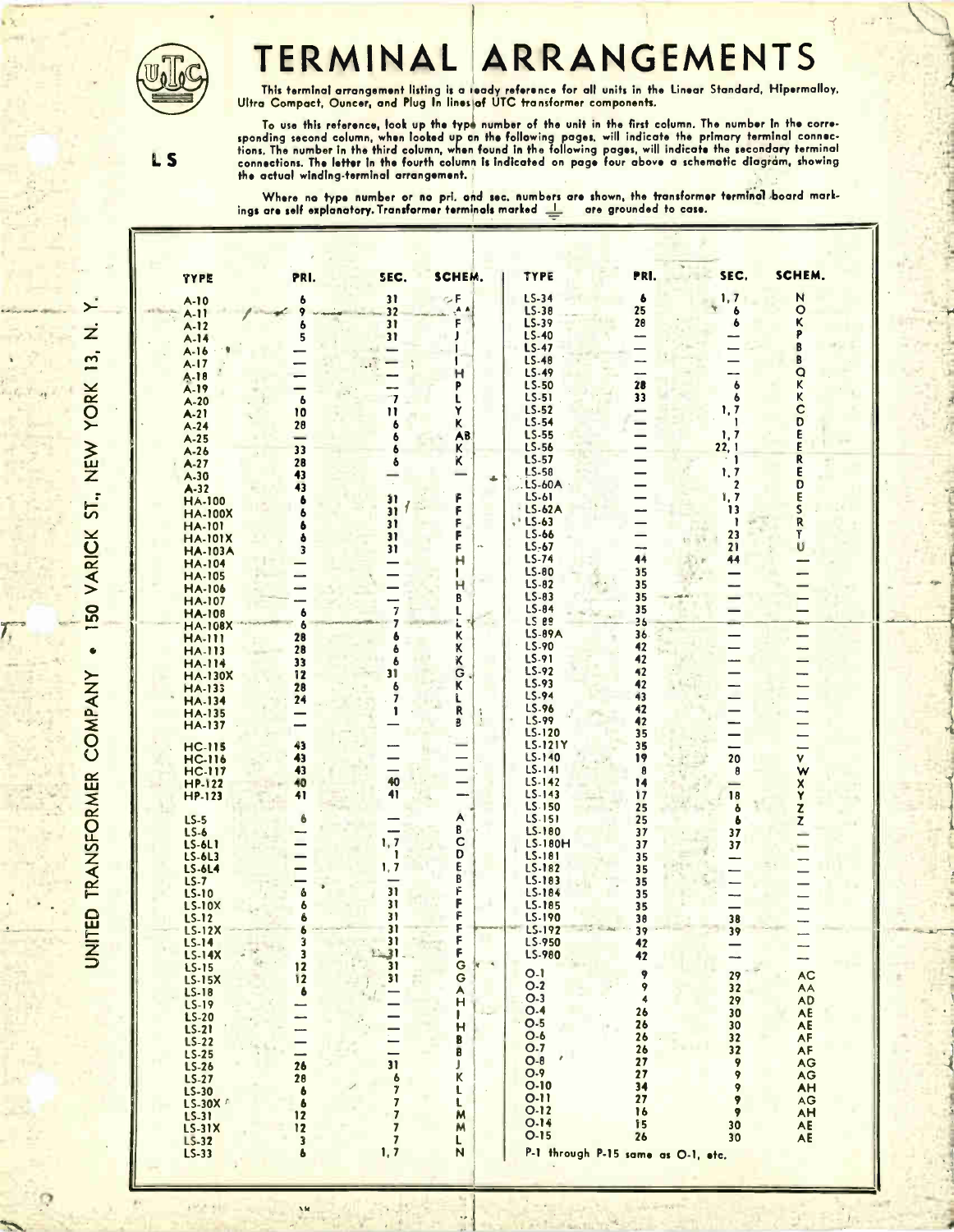| ١<br>٠<br>и<br>W |  |
|------------------|--|
|                  |  |

| Impedance                      | <b>Connect To</b>                                       | JoIn                             | Impedance                        | <b>Connect To</b>           | Join                       |
|--------------------------------|---------------------------------------------------------|----------------------------------|----------------------------------|-----------------------------|----------------------------|
|                                |                                                         |                                  |                                  | $\mathbf{1}$                |                            |
|                                | 13 and 18                                               | 14 & 18, 13 & 17                 |                                  | $5$ and $6$                 |                            |
| $1.2 \text{ ohms}$<br>2.5      | 14 and 17                                               | 14 & 15, 16 & 17                 | 50 ohms<br>200                   | $4$ and $5$                 |                            |
| 5 <sup>1</sup>                 | 13 and 18                                               | 14 and 17                        | 500                              | 4 and 6                     |                            |
| 7.5                            | 13 and 18                                               | 16 & 18, 13 & 15                 |                                  |                             |                            |
| 10                             | 14 and 17                                               | 15 and 16                        |                                  | 12                          |                            |
| 15                             | $13$ and $18$                                           | 16 and 17<br>15 and 16           |                                  |                             |                            |
| 20<br>30                       | 14 and 18<br>13 and 18                                  | 15 and 16                        | Three separate primaries each    |                             |                            |
|                                |                                                         |                                  | marked 1, 2, 3, 4.<br>30-50 ohms | 1 and 4                     | 182, 384                   |
|                                | $\overline{\mathbf{z}}$                                 |                                  | 150-200-250                      | $1$ and $4$                 | $2$ and $3$                |
|                                |                                                         |                                  |                                  |                             |                            |
| 1.2 ohms                       | 14 and 17                                               | 14 & 15, 16 & 17                 |                                  | 13                          |                            |
| 2.5                            | 13 and 18                                               | 14 and 17<br>16 & 18, 13 & 15    |                                  |                             |                            |
| 3.75<br>5                      | 13 and 18<br>14 and 17                                  | 15 and 16                        | 125 ohms                         | 1 and 3                     | 1 & 2, 3 & 4               |
| 7.5                            | 13 and 18                                               | 16 and 17                        | 500                              | 1 and 4                     | $2$ and $3$                |
| 10                             | 14 and 18                                               | 15 and 16                        |                                  |                             |                            |
| 15                             | 13 and 18                                               | 15 and 16                        |                                  | 14                          |                            |
|                                |                                                         |                                  | <b>500 ohms</b>                  | I and 3                     | $2-C.T.$                   |
|                                | 3                                                       |                                  | 500                              | 4 and 6                     | $5-C.1$ .                  |
|                                |                                                         |                                  |                                  |                             |                            |
| 2.5 ohms                       | I and 2<br>$2$ and 4                                    | 185, 286<br>283, 485             |                                  | 15                          |                            |
| 5.5<br>10                      | 2 and 5                                                 | 1 and 6                          | 200 ohms                         | 1 and 2                     |                            |
| 15                             | 1 and 4                                                 | 183.486                          |                                  |                             |                            |
| 22                             | $2$ and $5$                                             | $3$ and $4$                      |                                  |                             |                            |
| 30                             | $4$ and $5$                                             | 1 and 6                          |                                  | 16                          |                            |
| 38                             | $2$ and $6$                                             | $3$ and 4<br>$3$ and $4$         | 50 ohms                          | band7                       |                            |
| 60                             | 1 and 6                                                 |                                  | 200                              | 6 and 8                     | $7-C.1$ .                  |
|                                |                                                         |                                  |                                  |                             |                            |
|                                | 4                                                       |                                  |                                  | 17                          |                            |
| <b>7.5 ohms</b>                | $2$ and $4$                                             | 384,182                          | 500 ohms                         | $1$ and $3$                 | $2-C.T.$                   |
| 30 <sub>2</sub>                | 1 and 4                                                 | $2$ and $3$                      |                                  |                             |                            |
|                                |                                                         |                                  |                                  | 18                          |                            |
|                                | 5                                                       |                                  |                                  |                             |                            |
|                                | 1 and 2                                                 |                                  | <b>500 ohms</b>                  | 4 and 6                     | $5-C.T.$                   |
| 30 ohms                        |                                                         |                                  |                                  |                             |                            |
|                                |                                                         |                                  |                                  | 19                          |                            |
|                                | 6                                                       |                                  | $500/600$ ohm                    | 1 and 4                     | $2$ and $3$                |
| 50 ohms                        | $2$ and $4$                                             | 283, 485                         |                                  |                             |                            |
| 125 (or 150)                   | 1 and 4                                                 | 183, 486                         |                                  | 20                          |                            |
| $200$ (or 250)<br>333          | $2$ and $5$<br>1 and 5                                  | $3$ and 4<br>$3$ and $4$         |                                  |                             |                            |
| $500$ (or $600$ )              | I and 6                                                 | $3$ and $4$                      | $500/600$ ohm                    | $.5$ and $8$                | $6$ and $7$                |
|                                |                                                         |                                  |                                  |                             |                            |
|                                | 7                                                       |                                  |                                  | 21                          |                            |
|                                |                                                         |                                  | 2500 ohms                        | 1 and 4                     | 183,284                    |
| 50 ohms                        | <b><i><u><b>B</b></u></i></b> and 10<br><b>7 and 10</b> | 8 & 9, 10 & 11<br>7 & 9, 10 & 12 | 10,000                           | 1 and 4                     | $2$ and $3$                |
| 125 (or 150)<br>$200$ (or 250) | 8 and 11                                                | $9$ and $10$                     |                                  |                             |                            |
| 333                            | <b>7</b> and 11                                         | <b>9 and 10</b>                  |                                  | 22                          |                            |
| $500$ (or $600$ )              | 7 and 12                                                | <b>9 and 10</b>                  | 1000 ohms                        | 8 and 11                    | 8 & 9, 10 & 11             |
|                                |                                                         |                                  | 1500                             | <b>7</b> and 12             | 7 & 9, 10 & 12             |
|                                | 8                                                       | ħ                                | 1800                             | 7 and 12                    | $8$ and $9$                |
|                                | $1$ and $3$                                             | $2-C.7$ .                        | 4000                             | <b>8 and 11</b>             | 9 and 10                   |
| <b>500 ohms</b><br>500         | 4 and 6                                                 | $5-C.T.$                         | 5000<br>6000                     | <b>8 and 12</b><br>7 and 12 | 9 and 10<br>9 and 10       |
| 500                            | 7 and 9                                                 | $B-C.T.$                         |                                  |                             |                            |
|                                |                                                         |                                  |                                  | 23                          |                            |
|                                | 9                                                       |                                  |                                  |                             |                            |
|                                |                                                         |                                  | <b>600 ohms</b>                  | $2$ and $3$                 | 2 & 6, 3 & 7               |
| 50 ohms<br>200                 | $3$ and $4$<br>$2$ and $4$                              | $3-C.1$ .                        | 1250                             | 1 and 4                     | 185, 488                   |
| 500                            | 1 and 5                                                 | 3.C.T.                           | 2100<br>2500                     | $2$ and $7$<br>$2$ and $7$  | $3$ and $6$<br>$3$ and $5$ |
|                                |                                                         |                                  | 2650                             | $2$ and $8$                 | $3$ and $6$                |
|                                | 10                                                      |                                  | 3300                             | 1 and 8                     | $3$ and $6$                |
|                                |                                                         |                                  | 3500                             | $2$ and $7$                 | 4 and 5                    |
| 50 ohms                        | $2$ and $3$                                             |                                  | 4100                             | $1$ and $8$                 | 4 and 6                    |
| 250                            | 1 and 2                                                 |                                  | 4200<br>5000                     | $2$ and $8$<br>1 and 8      | $4$ and $5$<br>4 and 5     |
| 500                            | 1 and 3                                                 |                                  |                                  |                             |                            |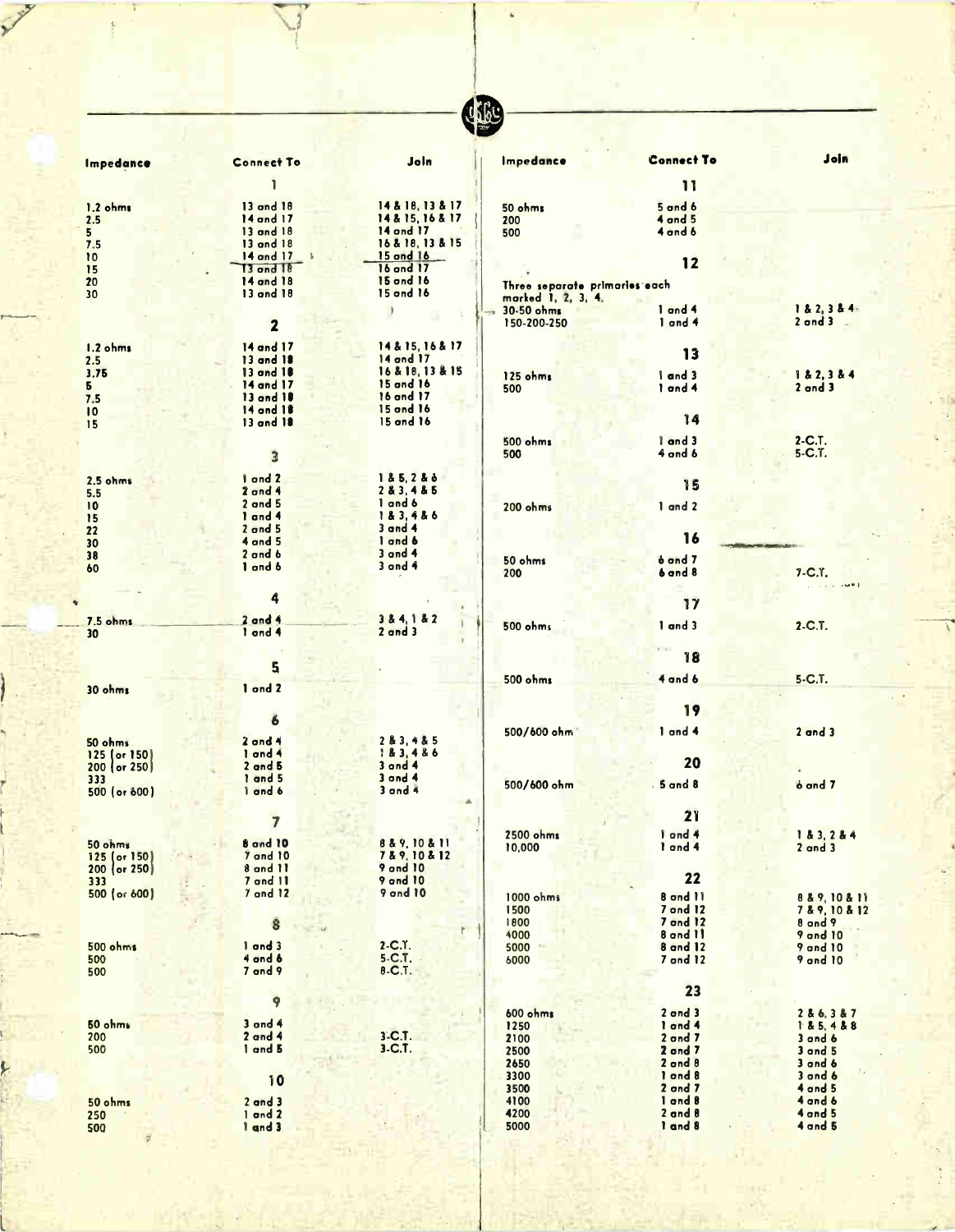|                            |                             |                                           | <b>UnioC</b>              |                              |                       |
|----------------------------|-----------------------------|-------------------------------------------|---------------------------|------------------------------|-----------------------|
|                            |                             |                                           | Impedance                 | <b>Connect To</b>            | Join                  |
| <b>Impedance</b>           | <b>Connect To</b>           | Join                                      |                           |                              |                       |
|                            | 24                          |                                           |                           | 38                           |                       |
| 5000 ohms                  | $2$ and $5$<br>1 and 6      | $3$ and $4$<br>$3$ and $4$                | 100 V.                    | 1 and 2                      |                       |
| 9400                       |                             |                                           | 105<br>110                | 1 and 3<br>I ond 4           |                       |
|                            | 25                          |                                           | 115                       | $1$ and 5                    |                       |
| Primary                    | $7$ and $8$                 |                                           | 120<br>125                | 1 and 6<br>1 and 7           |                       |
|                            |                             |                                           | 700<br>-HV                | $8$ and 12                   | $10-C.T.$             |
|                            | 26                          |                                           | 600<br>6.3                | <b>9 and 11</b><br>13 ond 15 | 10-C.T.<br>14-C.T.    |
| <b>Primary</b>             | 1 and 2                     | American 103-230<br>$11.01.45$ $8.7$      | 5                         | 19 ond 21                    | 20-C.T.               |
| No. 1 to Plate             |                             |                                           | 2.5                       | 16 and 18                    | 17-C.T.               |
|                            | 27                          |                                           |                           |                              |                       |
|                            | 7 and 6                     |                                           |                           | 39                           |                       |
| Primary<br>No. 7 to Plate  |                             |                                           | 105 V.                    | 1 and 2                      |                       |
|                            |                             |                                           | 115                       | 1 and 3                      |                       |
|                            | 28                          |                                           | 125<br>670                | 1 ond 4<br>$5$ and $9$       | $7-C.1$ .             |
| Primary                    | $7$ and $10$                | <b>B</b> and 9                            | -HV<br>120                | $6$ and $8$                  | $7-C.T.$              |
| No. 7 to Plate:            |                             |                                           | 5<br>6.3V, .75A,          | $10$ and $11$<br>12 and 14   | 13-C.T.               |
|                            | 29                          |                                           | 6.3V, 5.25A               | 15 and 17                    | 16-C.T.               |
|                            | 6 and 7                     |                                           |                           |                              |                       |
| Secondory<br>No. 7 to grid |                             |                                           |                           | 40                           |                       |
|                            |                             |                                           |                           |                              |                       |
|                            | 30                          |                                           | $Pr_{i}$<br><b>H.V.</b>   | $1$ and $2$<br>$3$ and $5$   | 4-C.T.                |
| Secondary                  | $3$ and $4$                 |                                           | 6.3V, 1.2A.               | $6$ ond $8$                  | $7-C.7.$              |
| No. 4 to grid              |                             |                                           | 6.3V, .5A.                | 9 ond 11                     | $10 - C.T.$           |
|                            | 31                          |                                           |                           |                              |                       |
| Single grid                | 7 to grid                   | nm<br>8 ond 9                             |                           | 41                           |                       |
|                            | 10-return                   |                                           | Pri.                      | I and 2                      |                       |
| Two grids                  | <b>7 and 10</b><br>to grids | 8 & 9-C.T.                                | H.V.                      | $3$ and $5$                  | $4-C.T.$<br>$7-C.1$ . |
|                            |                             |                                           | 6.3V, 2A.<br>6.3V, .6A.   | $6$ and $8$<br>9 and 11      | 10-C.T.               |
|                            | 32                          |                                           |                           |                              |                       |
| Two grids                  | <b>6 and 8</b>              | $7-C.7.$                                  |                           | 42                           |                       |
|                            |                             |                                           | Parallel                  | 1 and 5                      | 183, 485              |
|                            | 33                          |                                           | <b>Series</b>             | $1$ ond $5$                  | $3$ and $4$           |
| Two plates .               | 7 ond 10                    | <b>8 &amp; 9-C.T.</b>                     | Hum-Bucking               | Circuit below                |                       |
|                            |                             |                                           |                           |                              | <b>MOCT</b><br>◡      |
| Two plates                 | 34<br><b>b</b> ond <b>B</b> | $7-C.T.$                                  |                           | $\frac{1}{2}$                |                       |
|                            |                             |                                           |                           |                              | D.C.                  |
|                            | 35                          |                                           | D <sub>OC</sub>           | 3 <sup>C</sup>               | OUT<br>D4             |
| 100 V.                     | 1 and 2                     | 185,286                                   |                           | MFD.                         |                       |
| 110                        | $1$ and $3$                 | 185, 387                                  | $\mathbf O$               |                              |                       |
| 120<br>200                 | 1 and 4<br>I ond 6          | 185, 488                                  |                           | <b>BUCKING</b><br><b>HUM</b> |                       |
| 210                        | 1 and 6                     | $2$ and $5$<br>3 and $5$<br>$\vert \vert$ |                           | <b>CONNECTION</b>            |                       |
| 220<br>230                 | 1 and 6<br>1 and 7          | 4 and 5<br>4 and 5.                       |                           | 43                           |                       |
| 240                        | $1$ and $8$                 | $4$ ond $5$                               |                           |                              |                       |
|                            |                             |                                           | Parallel                  | $1$ and $4$                  | 182, 384              |
|                            | 36                          |                                           | <b>Series</b>             | 1 and 4                      | $2$ and $3$           |
| 105 V.<br>115              | 1 ond 2<br>1 and 3          |                                           |                           | 44                           |                       |
| 125                        | 1 and 4                     |                                           |                           |                              |                       |
|                            |                             |                                           | <b>115 V. Pri.</b><br>415 | land <sub>2</sub>            |                       |
|                            | 37                          |                                           | 415                       | 3 and 7                      | 5-C.T.                |
| Pri.<br>H.V.               | 1 and 2<br>$3$ and $5$      | $4-C.T.$                                  | 395<br>395                | 4 and 6                      | 5-C.T.                |
| 6.3V, .6A.                 | $6$ and $8$                 | $7-C.T.$                                  | 6.3V, 5A                  | <b>8 and 10</b>              | 9-C.T.                |
| 6.3V, 2A.                  | 9 and 11                    | 10-C.T.                                   | 5V, 6A                    | II and I2                    |                       |